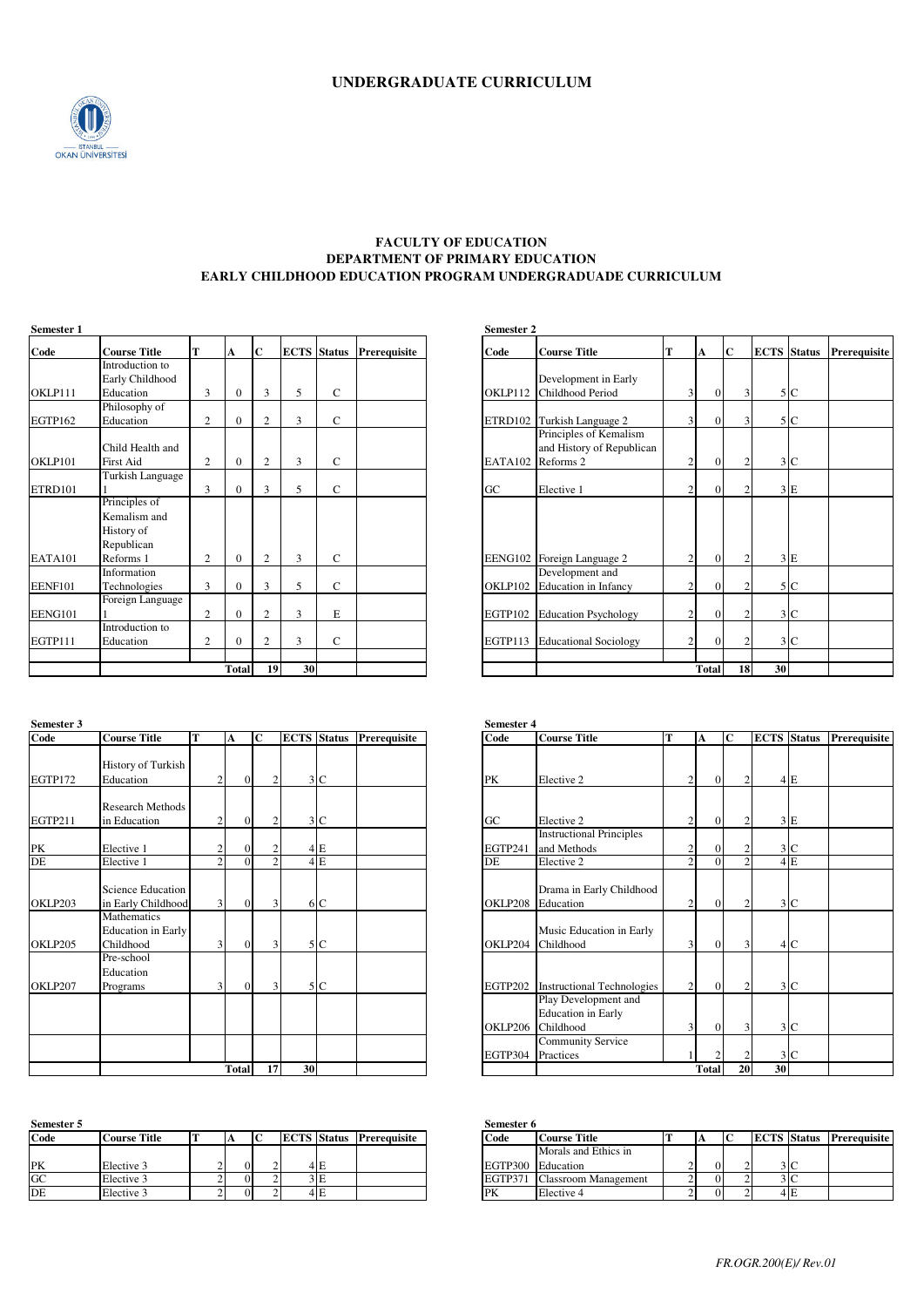# **UNDERGRADUATE CURRICULUM**

| Art Education in<br>OKLP303<br>4 C<br>GC<br>Elective 4<br>Early Childhood<br>$\Omega$<br>2<br>$\Omega$<br>$\overline{2}$<br>$\overline{\mathbf{3}}$<br>Р<br>Child Recognition<br>4 C<br>OKLP305<br>and Evaluation<br>DE<br>2<br>$\overline{0}$<br>Elective 4<br>$\Omega$<br>2<br>$\overline{\mathbf{3}}$<br>Testing and<br>Evaluation in<br><b>Environmental Education</b><br>EGTP232<br>3C<br>$\Omega$<br>OKLP304<br>in Early Childhood<br>$\overline{3}$<br>$\Omega$<br>3<br>Education<br>Turkish<br>Educational<br>Mental Health in<br>System and School<br><b>EGTP421</b><br>Administration<br>3 C<br>3<br>$\Omega$<br>OKLP306 Childhood<br>3<br>$\Omega$<br>n<br>Learning<br>Literacy of Early<br>Approaches of<br>Early Childhood<br>5 C<br>Childhood<br>OKLP307<br>$\overline{0}$<br>3<br>OKLP308<br>2<br>$\Omega$<br>$\overline{2}$<br>$\overline{3}$ |
|---------------------------------------------------------------------------------------------------------------------------------------------------------------------------------------------------------------------------------------------------------------------------------------------------------------------------------------------------------------------------------------------------------------------------------------------------------------------------------------------------------------------------------------------------------------------------------------------------------------------------------------------------------------------------------------------------------------------------------------------------------------------------------------------------------------------------------------------------------------|
|                                                                                                                                                                                                                                                                                                                                                                                                                                                                                                                                                                                                                                                                                                                                                                                                                                                               |
|                                                                                                                                                                                                                                                                                                                                                                                                                                                                                                                                                                                                                                                                                                                                                                                                                                                               |
|                                                                                                                                                                                                                                                                                                                                                                                                                                                                                                                                                                                                                                                                                                                                                                                                                                                               |
|                                                                                                                                                                                                                                                                                                                                                                                                                                                                                                                                                                                                                                                                                                                                                                                                                                                               |
|                                                                                                                                                                                                                                                                                                                                                                                                                                                                                                                                                                                                                                                                                                                                                                                                                                                               |
|                                                                                                                                                                                                                                                                                                                                                                                                                                                                                                                                                                                                                                                                                                                                                                                                                                                               |

| $\overline{0}$ | $\overline{3}$ |    | 4C             |  | $G_{\rm C}$ | Elective 4                                           | $\overline{2}$ | $\overline{0}$ | $\overline{2}$ |    | 3 E            |  |
|----------------|----------------|----|----------------|--|-------------|------------------------------------------------------|----------------|----------------|----------------|----|----------------|--|
|                |                |    |                |  |             |                                                      |                |                |                |    |                |  |
| $\overline{0}$ | $\overline{3}$ |    | 4 C            |  | DE          | Elective 4                                           | $\overline{c}$ | $\Omega$       | $\overline{2}$ |    | 4 E            |  |
| $\mathbf{0}$   | 2              |    | 3 <sup>C</sup> |  | OKLP304     | <b>Environmental Education</b><br>in Early Childhood | $\overline{3}$ | $\overline{0}$ | 3              |    | 5 C            |  |
| $\overline{0}$ | $\overline{2}$ |    | 3 <sup>C</sup> |  | OKLP306     | Mental Health in<br>Childhood                        | 3 <sub>1</sub> | $\Omega$       | $\overline{3}$ |    | 5 C            |  |
| $\Omega$       | $\overline{3}$ |    | 5 C            |  | OKLP308     | Literacy of Early<br>Childhood                       | $\overline{2}$ | $\Omega$       | 2              |    | 3 <sup>C</sup> |  |
| <b>Total</b>   | 19             | 30 |                |  |             |                                                      |                | <b>Total</b>   | 18             | 30 |                |  |

| Semester 7 |                                                    |   |                     |                                  |    |                |                                 | Semester 8 |                            |                     |              |                |                 |                  |
|------------|----------------------------------------------------|---|---------------------|----------------------------------|----|----------------|---------------------------------|------------|----------------------------|---------------------|--------------|----------------|-----------------|------------------|
| Code       | <b>Course Title</b>                                | T | A                   | C                                |    |                | <b>ECTS Status Prerequisite</b> | Code       | <b>Course Title</b>        | т                   | A            | $\mathbf C$    | <b>ECTS</b>     |                  |
|            | Character and                                      |   |                     |                                  |    |                |                                 |            | Special Education and      |                     |              |                |                 |                  |
| EGTP405    | Value Training                                     |   | ◠                   | $\overline{0}$<br>$\overline{c}$ |    | 3 <sup>C</sup> |                                 | EGTP251    | Inclusion                  | 2                   | $\Omega$     | $\overline{c}$ |                 | 3 <sup>1</sup>   |
|            | Adaptation to<br>Schools and Early                 |   |                     |                                  |    |                |                                 |            | Pre-school Education       |                     |              |                |                 |                  |
| OKLP405    | <b>Literacy Education</b>                          |   | 3                   | $\Omega$<br>3                    |    | 4 <sub>C</sub> |                                 | OKLP406    | Politics                   | 3                   | $\Omega$     | 3              |                 | $\overline{4}$ C |
| PK         | Elective 5                                         |   |                     | 0                                |    | 4E             |                                 | PK         | Elective 6                 | $\overline{2}$      |              | 2              |                 | 4E               |
| DE         | Elective 5                                         |   | Δ                   | $\Omega$<br>$\mathfrak{D}$       |    | 4E             |                                 | DE         | Elective 6                 | $\overline{2}$      | $\Omega$     | 2              |                 | 4E               |
| EGTP403    | Guidance in<br>Schools<br><b>Teaching Practice</b> |   | $\overline{c}$      | $\overline{0}$<br>2              |    | 3 <sup>C</sup> |                                 | OKLP402    | <b>Teaching Practice 2</b> | $\overline{c}$      | 6            | 5 <sup>1</sup> | 15 <sub>c</sub> |                  |
| OKLP401    |                                                    |   | h                   | 5<br>6                           |    | $12\ C$        |                                 |            |                            |                     |              |                |                 |                  |
|            |                                                    |   |                     |                                  |    |                |                                 |            |                            |                     |              |                |                 |                  |
|            |                                                    |   | <b>Total</b>        | 16                               | 30 |                |                                 |            |                            |                     | <b>Total</b> | 14             | 30              |                  |
|            |                                                    |   | <b>Total Credit</b> |                                  |    |                |                                 |            |                            | <b>Total Credit</b> |              |                |                 |                  |
|            | <b>TOTAL CREDIT</b>                                |   | 141                 |                                  |    |                |                                 |            |                            |                     |              |                |                 |                  |

**240**

**TOTAL ECTS**

| <b>Course Title</b>      | т | A                         |                |                |                                          |           |                                                                                | Code                                   | <b>Course Title</b>   |                                                                      |                |   |                                                                                                             |    | Prerequisite                                                            |
|--------------------------|---|---------------------------|----------------|----------------|------------------------------------------|-----------|--------------------------------------------------------------------------------|----------------------------------------|-----------------------|----------------------------------------------------------------------|----------------|---|-------------------------------------------------------------------------------------------------------------|----|-------------------------------------------------------------------------|
| Character and            |   |                           |                |                |                                          |           |                                                                                |                                        | Special Education and |                                                                      |                |   |                                                                                                             |    |                                                                         |
| Value Training           |   |                           | $\Omega$       | $\mathfrak{D}$ |                                          |           |                                                                                | EGTP251                                | Inclusion             |                                                                      |                |   |                                                                                                             |    |                                                                         |
|                          |   |                           |                |                |                                          |           |                                                                                |                                        |                       |                                                                      |                |   |                                                                                                             |    |                                                                         |
| Adaptation to            |   |                           |                |                |                                          |           |                                                                                |                                        |                       |                                                                      |                |   |                                                                                                             |    |                                                                         |
| Schools and Early        |   |                           |                |                |                                          |           |                                                                                |                                        | Pre-school Education  |                                                                      |                |   |                                                                                                             |    |                                                                         |
|                          |   | $\overline{3}$            | $\Omega$       | 3              |                                          |           |                                                                                |                                        |                       |                                                                      | 31             |   |                                                                                                             |    |                                                                         |
| Elective 5               |   | $\sim$                    | 0              |                |                                          |           |                                                                                | PK                                     | Elective 6            |                                                                      |                |   |                                                                                                             |    |                                                                         |
| Elective 5               |   |                           | 0              |                |                                          |           |                                                                                | DE                                     | Elective 6            |                                                                      |                |   |                                                                                                             |    |                                                                         |
|                          |   |                           |                |                |                                          |           |                                                                                |                                        |                       |                                                                      |                |   |                                                                                                             |    | <b>OKLP 401</b>                                                         |
| Guidance in              |   |                           |                |                |                                          |           |                                                                                |                                        |                       |                                                                      |                |   |                                                                                                             |    | Teaching                                                                |
| Schools                  |   |                           | $\overline{0}$ | $\overline{c}$ |                                          |           |                                                                                |                                        |                       |                                                                      | $\overline{2}$ |   |                                                                                                             |    | Practice 1                                                              |
| <b>Teaching Practice</b> |   |                           |                |                |                                          |           |                                                                                |                                        |                       |                                                                      |                |   |                                                                                                             |    |                                                                         |
|                          |   |                           | 6              | 5              |                                          |           |                                                                                |                                        |                       |                                                                      |                |   |                                                                                                             |    |                                                                         |
|                          |   |                           |                |                |                                          |           |                                                                                |                                        |                       |                                                                      |                |   |                                                                                                             |    |                                                                         |
|                          |   |                           |                |                |                                          |           |                                                                                |                                        |                       |                                                                      |                |   |                                                                                                             |    |                                                                         |
|                          |   |                           |                |                |                                          |           |                                                                                |                                        |                       |                                                                      |                |   |                                                                                                             |    |                                                                         |
|                          |   |                           |                |                |                                          |           |                                                                                |                                        |                       |                                                                      |                |   |                                                                                                             |    |                                                                         |
|                          |   |                           |                |                |                                          |           |                                                                                |                                        |                       |                                                                      |                |   |                                                                                                             |    |                                                                         |
|                          |   | <b>Literacy Education</b> |                |                | C<br><b>Total</b><br><b>Total Credit</b> | <b>16</b> | 3 C<br>4C<br>4E<br>4 E<br>3 <sub>C</sub><br>12 <sub>C</sub><br>30 <sup>1</sup> | <b>ECTS</b> Status <b>Prerequisite</b> |                       | Semester 8<br>OKLP406 Politics<br><b>OKLP402</b> Teaching Practice 2 |                | A | IС<br>$\overline{0}$<br>$\overline{0}$<br>$\Omega$<br>$\Omega$<br>61<br><b>Total</b><br><b>Total Credit</b> | 14 | <b>ECTS</b> Status<br>3 C<br>4 C<br>4 E<br>4 E<br>15 <sub>C</sub><br>30 |

Abbreviations: T=Weekly hours: theoretical; A=Weekly hours: application; C=Credits in Turkish System; ECTS= European Credit Transfer System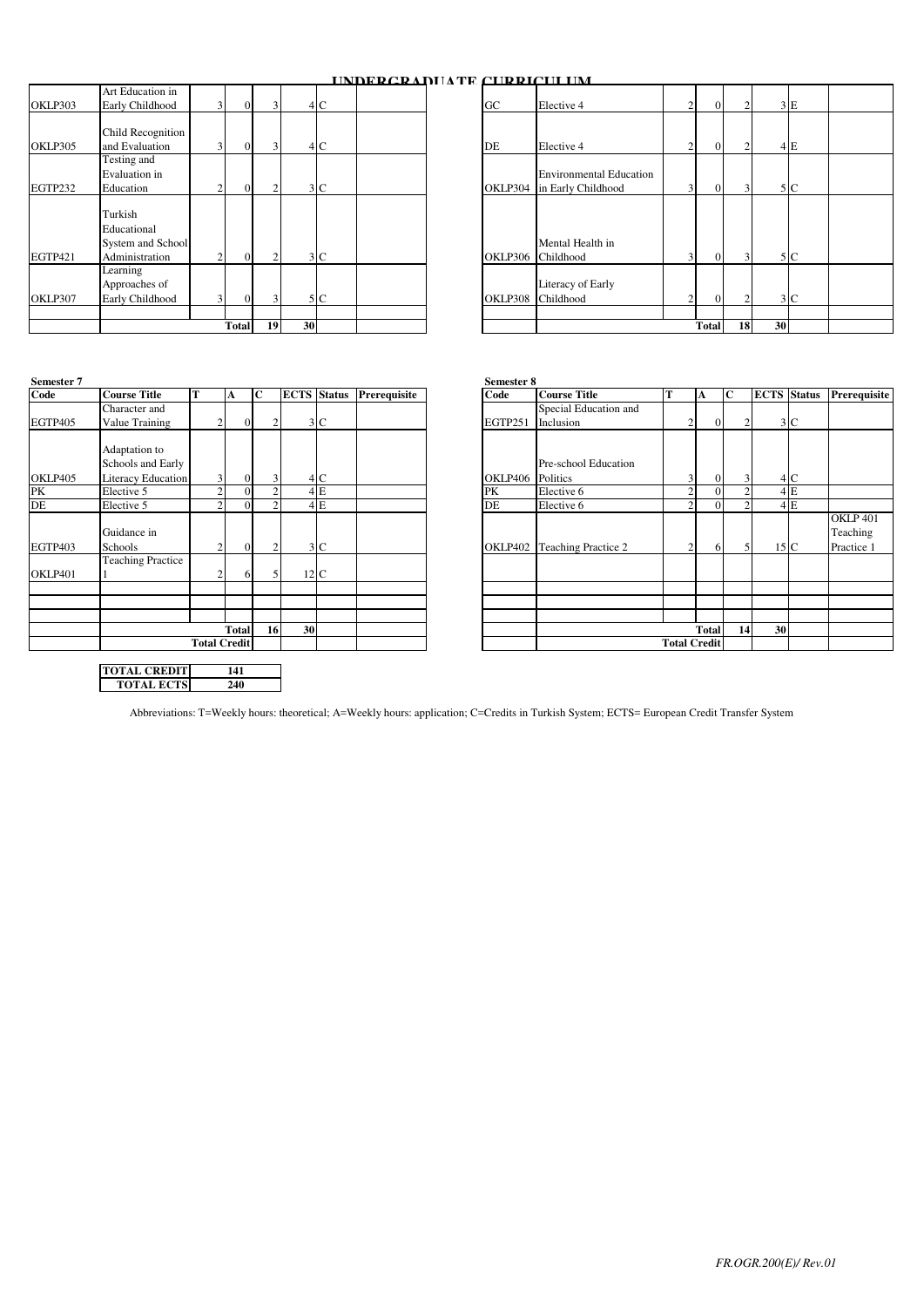

## **ELECTIVE COURSES**

| Semester 1 |                                         |                           |   |             |    |                                        | Semester 2        |                                        |   |          |             |             |
|------------|-----------------------------------------|---------------------------|---|-------------|----|----------------------------------------|-------------------|----------------------------------------|---|----------|-------------|-------------|
| Code       | <b>Course Title</b>                     | т                         | A | $\mathbf C$ |    | <b>ECTS</b> Status <b>Prerequisite</b> | Code              | <b>Course Title</b>                    | т | A        | $\mathbf C$ | <b>ECTS</b> |
|            |                                         | ELECTIVE FOREIGN LANGUAGE |   |             |    |                                        |                   | ELECTIVE FOREIGN LANGUAGE              |   |          |             |             |
| EENG101    | English 1                               |                           |   | $\Omega$    | 3E |                                        | EENG102 English 2 |                                        |   | $\Omega$ |             |             |
|            |                                         |                           |   |             |    |                                        |                   |                                        |   |          |             |             |
|            |                                         |                           |   |             |    |                                        |                   |                                        |   |          |             |             |
|            | ELECTIVE PROFESSIONAL KNOWLEDGE COURSES |                           |   |             |    |                                        |                   | ELECTIVE PROFESSIONAL KNOWLEDGE CO     |   |          |             |             |
|            |                                         |                           |   |             |    |                                        |                   |                                        |   |          |             |             |
|            |                                         |                           |   |             |    |                                        |                   |                                        |   |          |             |             |
|            |                                         |                           |   |             |    |                                        |                   |                                        |   |          |             |             |
|            |                                         |                           |   |             |    |                                        |                   |                                        |   |          |             |             |
|            | ELECTIVE GENERAL CULTURE COURSES        |                           |   |             |    |                                        |                   | <b>ELECTIVE GENERAL CULTURE COURSE</b> |   |          |             |             |
|            |                                         |                           |   |             |    |                                        |                   |                                        |   |          |             |             |
|            |                                         |                           |   |             |    |                                        |                   |                                        |   |          |             |             |
|            |                                         |                           |   |             |    |                                        |                   |                                        |   |          |             |             |
|            |                                         |                           |   |             |    |                                        |                   |                                        |   |          |             |             |
|            | <b>ELECTIVE FIELD TRAINING COURSE</b>   |                           |   |             |    |                                        |                   | <b>ELECTIVE FIELD TRAINING COURSE</b>  |   |          |             |             |
|            |                                         |                           |   |             |    |                                        | EISLT224          | Economi and<br>Entrepreneurship        | 2 | $\Omega$ |             |             |
|            |                                         |                           |   |             |    |                                        |                   |                                        |   |          |             |             |
|            |                                         |                           |   |             |    |                                        |                   |                                        |   |          |             |             |
|            |                                         |                           |   |             |    |                                        |                   |                                        |   |          |             |             |

| Semester 3     |                                         |                |          |                |    |                                 | <b>Semester 4</b>  |                                       |                |          |                |             |                  |
|----------------|-----------------------------------------|----------------|----------|----------------|----|---------------------------------|--------------------|---------------------------------------|----------------|----------|----------------|-------------|------------------|
| Code           | <b>Course Title</b>                     | T              | A        | $\mathbf C$    |    | <b>ECTS</b> Status Prerequisite | Code               | <b>Course Title</b>                   | T              | A        | $\mathbf C$    | <b>ECTS</b> |                  |
|                | ELECTIVE FOREIGN LANGUAGE               |                |          |                |    |                                 |                    | <b>ELECTIVE FOREIGN LANGUAGE</b>      |                |          |                |             |                  |
|                |                                         |                |          |                |    |                                 |                    |                                       |                |          |                |             |                  |
|                |                                         |                |          |                |    |                                 |                    |                                       |                |          |                |             |                  |
|                |                                         |                |          |                |    |                                 |                    |                                       |                |          |                |             |                  |
|                |                                         |                |          |                |    |                                 |                    |                                       |                |          |                |             |                  |
|                | ELECTIVE PROFESSIONAL KNOWLEDGE COURSES |                |          |                |    |                                 |                    | ELECTIVE PROFESSIONAL KNOWLEDGE CO    |                |          |                |             |                  |
|                | Critical and                            |                |          |                |    |                                 |                    |                                       |                |          |                |             |                  |
|                | Analytical                              |                |          |                |    |                                 |                    |                                       |                |          |                |             |                  |
| <b>EGTP271</b> | Thinking                                | $\overline{c}$ | $\Omega$ | $\overline{c}$ | 4E |                                 |                    | EGTP204 Educational Anthropology      | $\overline{c}$ | $\Omega$ | $\overline{c}$ |             | $4$ E            |
|                | Extrascholastic                         |                |          |                |    |                                 |                    |                                       |                |          |                |             |                  |
|                | Learning                                |                |          |                |    |                                 |                    | Curriculum Development                |                |          |                |             |                  |
| EGTP253        | Environments                            | $\overline{2}$ | $\Omega$ | 2              | 4E |                                 | <b>EGTP302</b>     | in Education                          | 2              | $\Omega$ | $\overline{2}$ |             | 4 E              |
|                |                                         |                |          |                |    |                                 |                    |                                       |                |          |                |             |                  |
|                |                                         |                |          |                |    |                                 |                    |                                       |                |          |                |             |                  |
|                |                                         |                |          |                |    |                                 |                    |                                       |                |          |                |             |                  |
|                | ELECTIVE GENERAL CULTURE COURSES        |                |          |                |    |                                 |                    | ELECTIVE GENERAL CULTURE COURSE       |                |          |                |             |                  |
|                |                                         |                |          |                |    |                                 |                    | Human Relations and                   |                |          |                |             |                  |
|                |                                         |                |          |                |    |                                 | EGTP411            | Communication                         | $\overline{2}$ | $\Omega$ | $\overline{c}$ |             | 3E               |
|                |                                         |                |          |                |    |                                 |                    |                                       |                |          |                |             |                  |
|                |                                         |                |          |                |    |                                 |                    |                                       |                |          |                |             |                  |
|                |                                         |                |          |                |    |                                 |                    |                                       |                |          |                |             |                  |
|                | <b>ELECTIVE FIELD TRAINING COURSE</b>   |                |          |                |    |                                 |                    | <b>ELECTIVE FIELD TRAINING COURSE</b> |                |          |                |             |                  |
|                |                                         |                |          |                |    |                                 |                    | Family Education and                  |                |          |                |             |                  |
| OKLP201        | Child and Media                         | $\overline{c}$ | $\Omega$ | 2              | 4E |                                 | OKLP202            | Participation                         | 2              | $\Omega$ | $\overline{c}$ |             | $4$ <sub>E</sub> |
|                |                                         |                |          |                |    |                                 |                    | <b>Traditional Children's</b>         |                |          |                |             |                  |
|                | Family and Child                        |                |          |                |    |                                 |                    | Games in Early Childhood              |                |          |                |             |                  |
| APDR126        | in Turkish Culture                      | $\overline{2}$ | $\Omega$ | $\overline{c}$ | 4E |                                 | OKLP 409 Education |                                       | 2              | $\Omega$ | $\overline{c}$ |             | $4$ <sub>E</sub> |
|                |                                         |                |          |                |    |                                 |                    |                                       |                |          |                |             |                  |
|                |                                         |                |          |                |    |                                 |                    |                                       |                |          |                |             |                  |

| Semester 5 |                                                |          |    |     |                                 | Semester 6 |                                           |        |        |               |
|------------|------------------------------------------------|----------|----|-----|---------------------------------|------------|-------------------------------------------|--------|--------|---------------|
| Code       | <b>Course Title</b>                            |          | IС |     | <b>ECTS</b> Status Prerequisite | Code       | <b>Course Title</b>                       |        |        | <b>ECTS</b> S |
|            | <b>ELECTIVE FOREIGN LANGUAGE</b>               |          |    |     |                                 |            | <b>ELECTIVE FOREIGN LANGUAGE</b>          |        |        |               |
|            |                                                |          |    |     |                                 |            |                                           |        |        |               |
|            |                                                |          |    |     |                                 |            |                                           |        |        |               |
|            |                                                |          |    |     |                                 |            |                                           |        |        |               |
|            |                                                |          |    |     |                                 |            |                                           |        |        |               |
|            | <b>ELECTIVE PROFESSIONAL KNOWLEDGE COURSES</b> |          |    |     |                                 |            | <b>ELECTIVE PROFESSIONAL KNOWLEDGE CO</b> |        |        |               |
|            |                                                |          |    |     |                                 |            |                                           |        |        |               |
|            | Drama in                                       |          |    |     |                                 |            |                                           |        |        |               |
| EGTP401    | Education                                      | $\Omega$ |    | 4 E |                                 |            | EGTP404 Extra-Curricular Activities       | $\sim$ | $\sim$ |               |

| Code           | <b>Course Title</b>                     | т | A | C |    | <b>ECTS</b> Status Prerequisite |
|----------------|-----------------------------------------|---|---|---|----|---------------------------------|
|                | ELECTIVE FOREIGN LANGUAGE               |   |   |   |    |                                 |
| <b>EENG101</b> | English 1                               |   | 0 |   | 3E |                                 |
|                |                                         |   |   |   |    |                                 |
|                |                                         |   |   |   |    |                                 |
|                | ELECTIVE PROFESSIONAL KNOWLEDGE COURSES |   |   |   |    |                                 |
|                |                                         |   |   |   |    |                                 |
|                |                                         |   |   |   |    |                                 |
|                |                                         |   |   |   |    |                                 |
|                |                                         |   |   |   |    |                                 |
|                | ELECTIVE GENERAL CULTURE COURSES        |   |   |   |    |                                 |
|                |                                         |   |   |   |    |                                 |
|                |                                         |   |   |   |    |                                 |
|                |                                         |   |   |   |    |                                 |
|                | <b>ELECTIVE FIELD TRAINING COURSE</b>   |   |   |   |    |                                 |
|                |                                         |   |   |   |    |                                 |
|                |                                         |   |   |   |    |                                 |
|                |                                         |   |   |   |    |                                 |
|                |                                         |   |   |   |    |                                 |

| Code    | <b>Course Title</b>                     | T              | A              | lc             |    | <b>ECTS</b> Status Prerequisite | Code    | <b>Course Title</b>                     | т              | A              | lc             | <b>ECTS</b> Status Prerequisite |  |
|---------|-----------------------------------------|----------------|----------------|----------------|----|---------------------------------|---------|-----------------------------------------|----------------|----------------|----------------|---------------------------------|--|
|         | <b>ELECTIVE FOREIGN LANGUAGE</b>        |                |                |                |    |                                 |         | <b>ELECTIVE FOREIGN LANGUAGE</b>        |                |                |                |                                 |  |
|         |                                         |                |                |                |    |                                 |         |                                         |                |                |                |                                 |  |
|         |                                         |                |                |                |    |                                 |         |                                         |                |                |                |                                 |  |
|         |                                         |                |                |                |    |                                 |         |                                         |                |                |                |                                 |  |
|         |                                         |                |                |                |    |                                 |         |                                         |                |                |                |                                 |  |
|         | ELECTIVE PROFESSIONAL KNOWLEDGE COURSES |                |                |                |    |                                 |         | ELECTIVE PROFESSIONAL KNOWLEDGE COURSES |                |                |                |                                 |  |
|         | Critical and                            |                |                |                |    |                                 |         |                                         |                |                |                |                                 |  |
|         | Analytical                              |                |                |                |    |                                 |         |                                         |                |                |                |                                 |  |
| EGTP271 | Thinking                                | $\overline{2}$ | $\overline{0}$ | 2              | 4E |                                 |         | EGTP204 Educational Anthropology        | $\overline{c}$ | $\overline{0}$ |                | 4E                              |  |
|         | Extrascholastic                         |                |                |                |    |                                 |         |                                         |                |                |                |                                 |  |
|         | Learning                                |                |                |                |    |                                 |         | Curriculum Development                  |                |                |                |                                 |  |
| EGTP253 | Environments                            | $\overline{c}$ | $\Omega$       | $\overline{2}$ | 4E |                                 | EGTP302 | in Education                            | $\overline{2}$ | $\Omega$       |                | 4E                              |  |
|         |                                         |                |                |                |    |                                 |         |                                         |                |                |                |                                 |  |
|         |                                         |                |                |                |    |                                 |         |                                         |                |                |                |                                 |  |
|         |                                         |                |                |                |    |                                 |         |                                         |                |                |                |                                 |  |
|         | ELECTIVE GENERAL CULTURE COURSES        |                |                |                |    |                                 |         | ELECTIVE GENERAL CULTURE COURSES        |                |                |                |                                 |  |
|         |                                         |                |                |                |    |                                 |         | Human Relations and                     |                |                |                |                                 |  |
|         |                                         |                |                |                |    |                                 | EGTP411 | Communication                           | $\overline{2}$ | $\Omega$       | $\mathfrak{D}$ | 3 E                             |  |
|         |                                         |                |                |                |    |                                 |         |                                         |                |                |                |                                 |  |
|         |                                         |                |                |                |    |                                 |         |                                         |                |                |                |                                 |  |
|         |                                         |                |                |                |    |                                 |         |                                         |                |                |                |                                 |  |
|         | <b>ELECTIVE FIELD TRAINING COURSE</b>   |                |                |                |    |                                 |         | <b>ELECTIVE FIELD TRAINING COURSE</b>   |                |                |                |                                 |  |
|         |                                         |                |                |                |    |                                 |         | Family Education and                    |                |                |                |                                 |  |
| OKLP201 | Child and Media                         | $\overline{2}$ | $\Omega$       | 2              | 4E |                                 | OKLP202 | Participation                           | 2              | $\Omega$       | $\mathfrak{D}$ | 4E                              |  |
|         |                                         |                |                |                |    |                                 |         | <b>Traditional Children's</b>           |                |                |                |                                 |  |
|         | Family and Child                        |                |                |                |    |                                 |         | Games in Early Childhood                |                |                |                |                                 |  |
| APDR126 | in Turkish Culture                      | 2              | $\Omega$       | $\overline{2}$ | 4E |                                 |         | OKLP 409 Education                      | 2              | $\overline{0}$ | $\overline{2}$ | 4E                              |  |
|         |                                         |                |                |                |    |                                 |         |                                         |                |                |                |                                 |  |
|         |                                         |                |                |                |    |                                 |         |                                         |                |                |                |                                 |  |

| Code    | <b>Course Title</b>                            |  |          |     | <b>ECTS</b> Status Prerequisite | Code                             | <b>Course Title</b>                            |  |          | ТC       | <b>ECTS</b> Status Prerequisite |     |  |
|---------|------------------------------------------------|--|----------|-----|---------------------------------|----------------------------------|------------------------------------------------|--|----------|----------|---------------------------------|-----|--|
|         | <b>ELECTIVE FOREIGN LANGUAGE</b>               |  |          |     |                                 | <b>ELECTIVE FOREIGN LANGUAGE</b> |                                                |  |          |          |                                 |     |  |
|         |                                                |  |          |     |                                 |                                  |                                                |  |          |          |                                 |     |  |
|         |                                                |  |          |     |                                 |                                  |                                                |  |          |          |                                 |     |  |
|         |                                                |  |          |     |                                 |                                  |                                                |  |          |          |                                 |     |  |
|         |                                                |  |          |     |                                 |                                  |                                                |  |          |          |                                 |     |  |
|         | <b>ELECTIVE PROFESSIONAL KNOWLEDGE COURSES</b> |  |          |     |                                 |                                  | <b>ELECTIVE PROFESSIONAL KNOWLEDGE COURSES</b> |  |          |          |                                 |     |  |
|         |                                                |  |          |     |                                 |                                  |                                                |  |          |          |                                 |     |  |
|         | Drama in                                       |  |          |     |                                 |                                  |                                                |  |          |          |                                 |     |  |
| EGTP401 | Education                                      |  | $\Omega$ | 4 F |                                 |                                  | EGTP404 Extra-Curricular Activities            |  | $\gamma$ | $\Omega$ |                                 | ١E. |  |